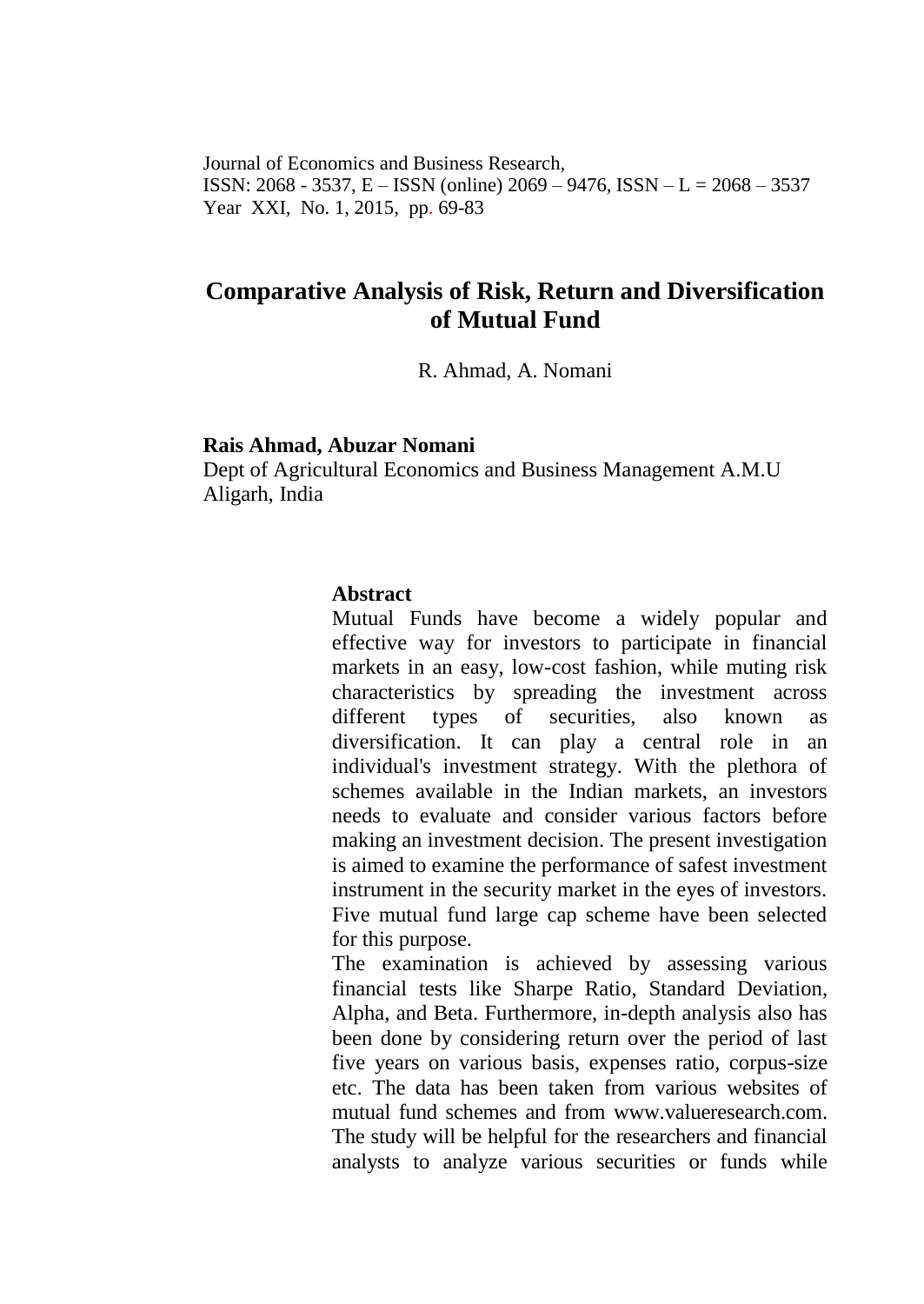selecting the best investment alternative out of the galaxy of investment alternatives.

**Keywords**: Risk, Return, Diversification, Sharpe Ratio, Standard Deviation, Alpha

### **Introduction**

Mutual Funds over the years have gained immensely in their popularity. Apart from the many advantages that investing in mutual funds provide like diversification, professional management, the ease of investment process has proved to be a major enabling factor. However, with the introduction of innovative products, the world of mutual funds nowadays has a lot to offer to its investors. The industry broadly caters to all types of investors depending on their risk return preferences. A mutual fund is the ideal investment vehicle for today's complex and modern financial scenario. Mutual funds offer several advantages over investing in individual stocks, including diversification and professional management. A mutual fund may hold investments in dozens of stocks, thus reducing the risk associated with owning any particular stock. A Mutual Fund is a pure intermediary that performs a basic function of buying and selling securities on behalf of its unit holders. Mutual Fund is a body corporate which pools up the money from different types of investors and invests those funds on behalf of the investors in diversified securities. In other words, a mutual fund allows an investor to take a position indirectly in a basket of assets. A majority of investors are quite content in simply analysing the appreciation in the net asset value (NAV) of their investment. They are not much more concerned about the risk associated with the investment alternative. Risk measure mostly deal with the character of a fund's returns and the manner in which these returns have been achieved.

# **Equity funds**

Equity funds have the objective to provide capital appreciation over a long term. A major portion of their investments is in equities which provide potentially superior returns than other avenues of investment. Equity schemes offer potentially the best possible returns among all mutual fund schemes, but carry the highest risk as well. The equity funds are high on the risk scale as the share prices are volatile. These funds try to reduce the risk by diversifying the investments in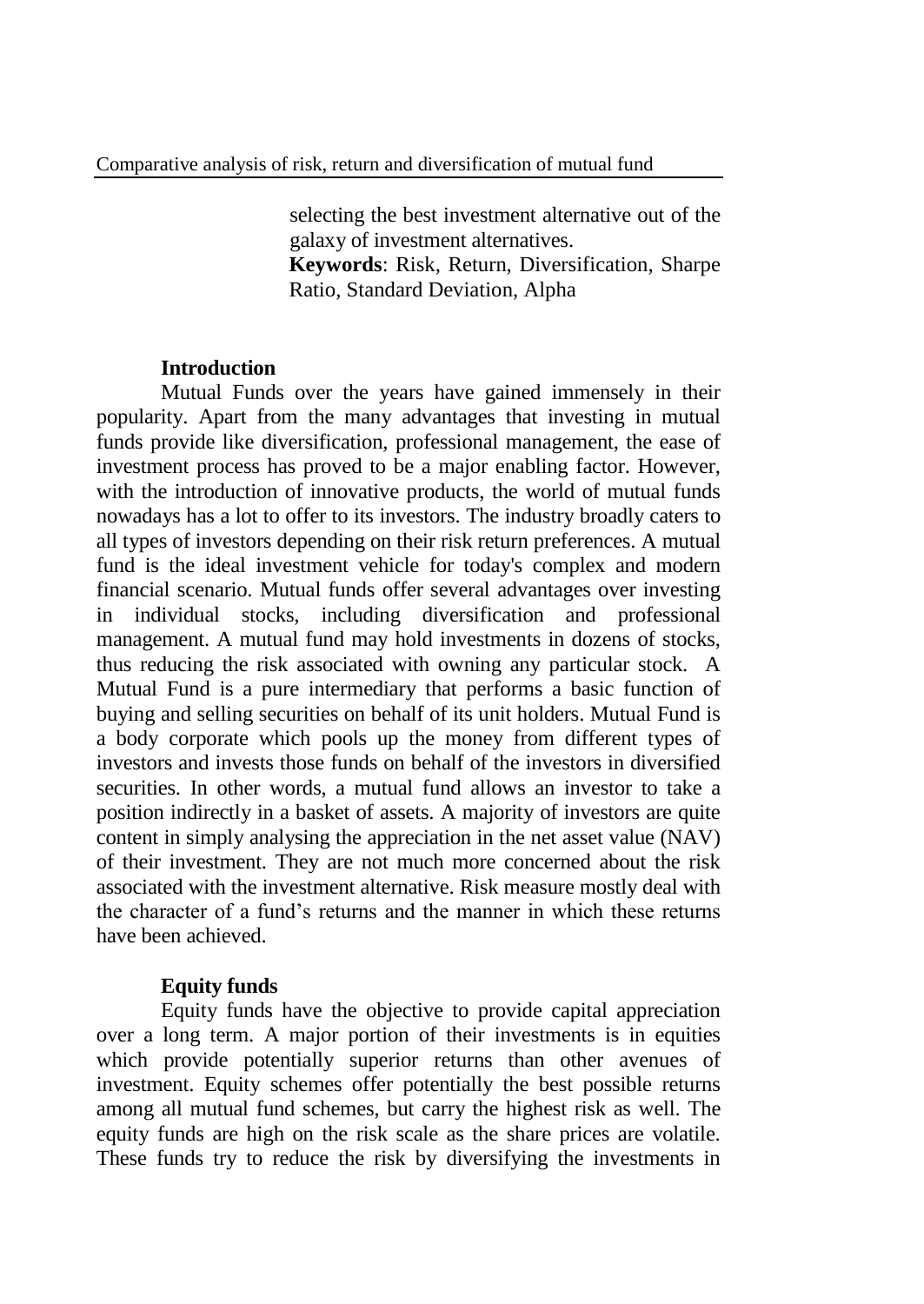different types of shares. Also, it is usually easier and less expensive to invest in equity funds, than to buy each and every stock in a fund's portfolio. Equity funds are also cheaper; they're a way to avoid the often higher transaction costs and lower liquidity associated with trading individual stocks. The present research will explore the measures of risk and return for the selected mutual fund schemes.

# **Literature review**

Harry Markowitz (1952) provides a theory about how investors should select securities for their investment portfolio given beliefs about future performance. He claims that rational investors consider higher expected return as good and high variability of those returns as bad. From this simple construct, he says that the decision rule should be to diversify among all securities, securities which give the maximum expected returns. His rule recommends that the portfolio with the highest return is not the one with the lowest variance of returns and that there is a rate at which an investor can increase return by increasing variance. This is the cornerstone of portfolio theory as we know it.

William Sharpe (1964) and John Lintner (1965) separately extend the work of Markowitz. They show that the theory implies that the rates of return from efficient combinations of risky assets move together perfectly (will be perfectly correlated). This could result from their common dependence on general economic activity. If this is so, diversification among risky assets enables investors to escape from all risks, except the risk resulting from changes in economic activity. Therefore, only the responsiveness of an asset return to changes in economic activity is relevant in assessing its risk. Investors only need to be concerned with systematic risk [beta], not the total risk proposed by **Markowitz** 

Veit and Cheney (1982) investigated the ability of mutual funds managers to adjust the risk level of funds to leverage the ability to time the market. They test the null hypothesis that alphas and betas are the same in bull and bear market using annual data for 74 funds over the 1944-78 periods. The sample was sub-divided into balanced funds, income and growth to examine differential effects by investment objective.

The Financial Express Investment Magazine (1997) conducted a study jointly with Value Research, a pioneer in tracking mutual funds in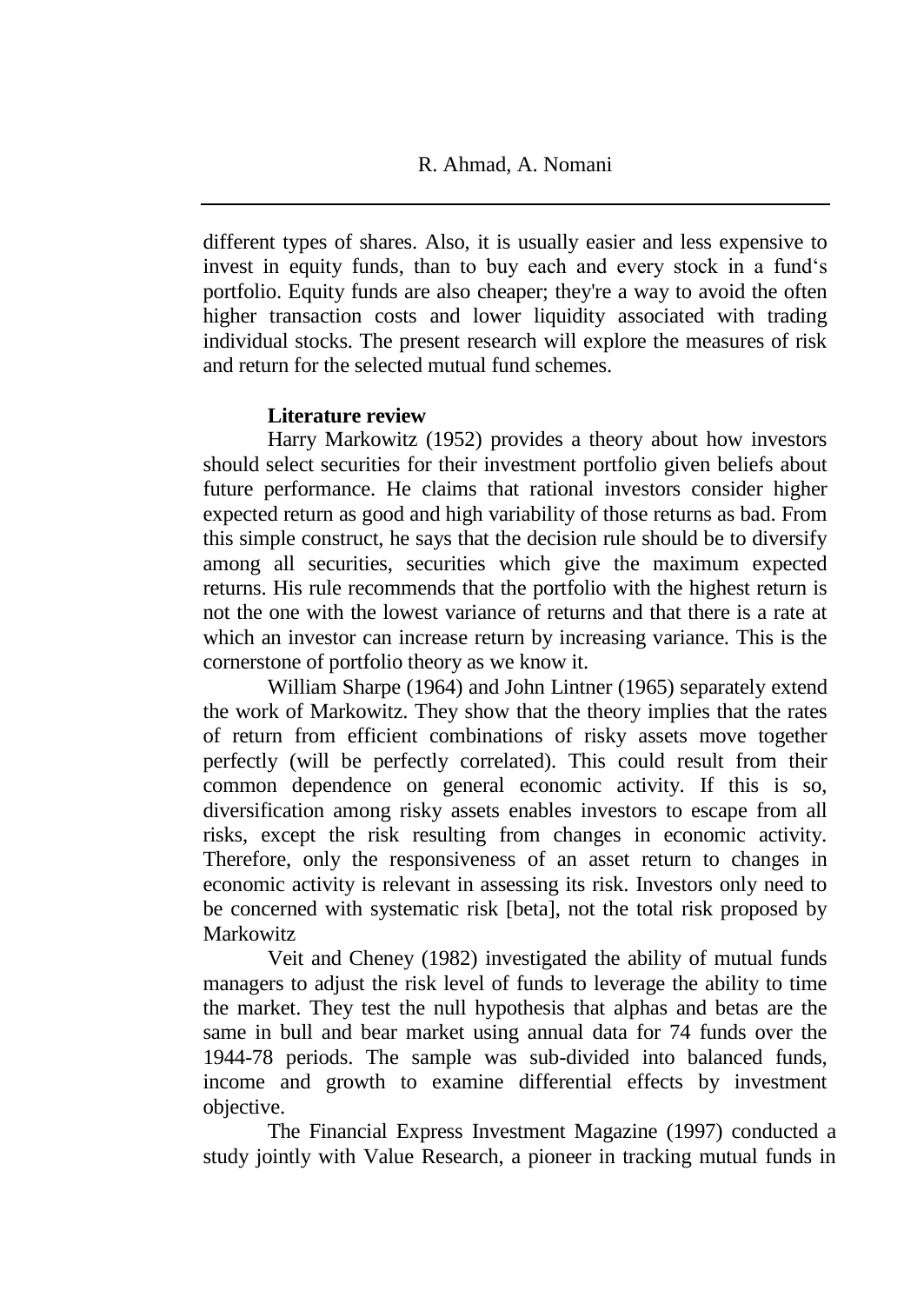India, which shows that the bond funds have emerged as winners, while equity funds plunged deeper into red.

The Intelligent Investor (2000), a leading business magazine conducted a Comprehensive survey of mutual fund performance 1999 to help the investors to choose the funds that best suits their needs. The survey is based on data source from credence, the Mumbai - based monitor of mutual fund performance, with a cut off date for the survey of December 31, 1999. The methodology and the performance parameters they used are; the three months return and one-year return calculated by taking the percentage change in net asset values, adjusted for rights, bonuses and dividends, if any in the interim; the three-year and five-year returns are likewise adjusted and annualized.

Blake David and Timmermann Allan (2003) in their assessment "Performance Persistence in Mutual Funds: An Independent Assessment of the Studies prepared by Charles River Associates for the Investment Management Association" believed that there is a reasonable case for arguing that risk-adjusted past performance data should be included in the FSA's Comparative Tables. They argued that this is not because of the traditional argument over whether superior performance might or might not persist, which we regard as inconclusive, but rather because of the evidence that inferior performance seems to persist. They considered that it is important for investors to have easy access to reliable information on underperforming funds so they can modify their investment strategies accordingly.

Shanmugham (2000) conducted a survey of 201 individual investors to study the information sourcing by investors, their perceptions of various investment strategy dimensions and the factors motivating share investment decisions, and reports that among the various factors psychological and sociological - dominated the economic factors in share investment decisions.

# **Objectives of the study**

The present study aims to achieve the following objectives by considering the main objective as to select the best Mutual fund among selected eight schemes during the period of study:

- I. To compare and analyse the best Mutual Fund schemes of the selected mutual fund players.
- II. To compare the growth in Mutual Fund schemes with Industry average.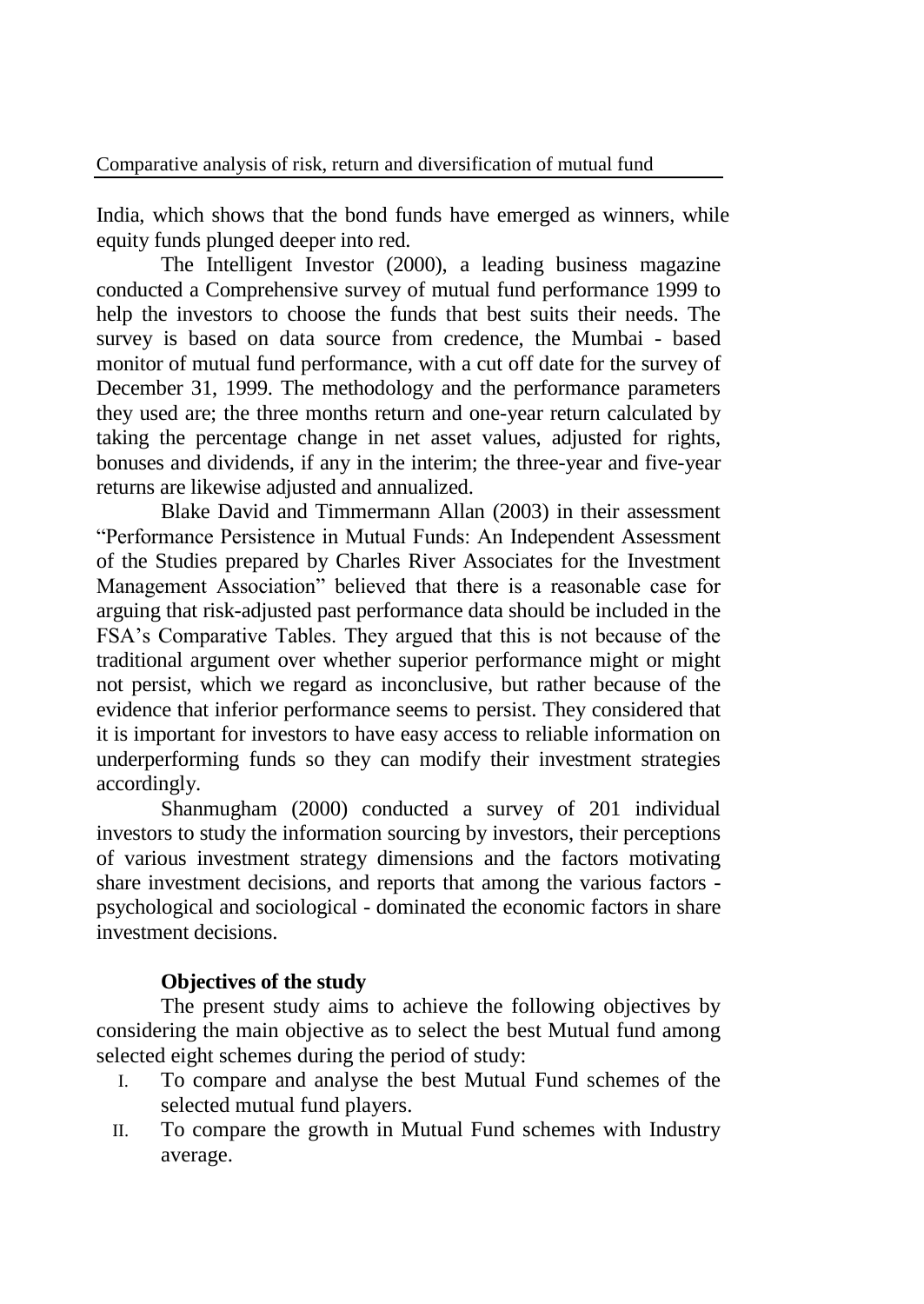- III. To find out the best Mutual Fund scheme in terms of return over the selected period of study.
- IV. To suggest the means to improve return by investment in mutual funds.
- V. To compare the risk associated with the mutual fund schemes.

# **Research methodology**

The present investigation is aimed to examine the performance of the safest investment instrument in the security market in the eyes of investors i.e., mutual funds by specially focusing on equity schemes. Five mutual fund schemes have been selected for this purpose. The examination is achieved by assessing various financial tests. To carry out the research, the following methodology is adopted:

# *Data collection*

The present research is a study of examining and analysing selected mutual fund schemes by using different financial and statistical tools. The Large cap schemes taken for this purpose are:

- $\bullet$  HDFC Top 200 Fund (G)
- DSP-BR Top  $100$  Equity RP  $(G)$
- ICICI Pru Top 100 Fund -Inst -I
- Franklin India Bluechip  $(G)$
- Birla SL Frontline Equity -A (G)

This study compares five funds launched by public/private sector, and foreign mutual fund players in India. The schemes have been selected using deliberate sampling method subject to the criteria mentioned:

- A. All the funds are taken as per the ranking done by CRICL
- B. Considering corpus size of AMC 25 crore to 1000 crore
- C. The funds that have been consider as the minimum investment 500 and maximum 100000 Rs
- D. The performances of funds are calculated on the bases of their risk and return
- E. Closing Net Asset Values (NAV) of the selected funds are taken on monthly basis.

The study is exclusively based on secondary data, which has been collected from various websites, journals and fact sheets of various mutual fund schemes published by them time to time.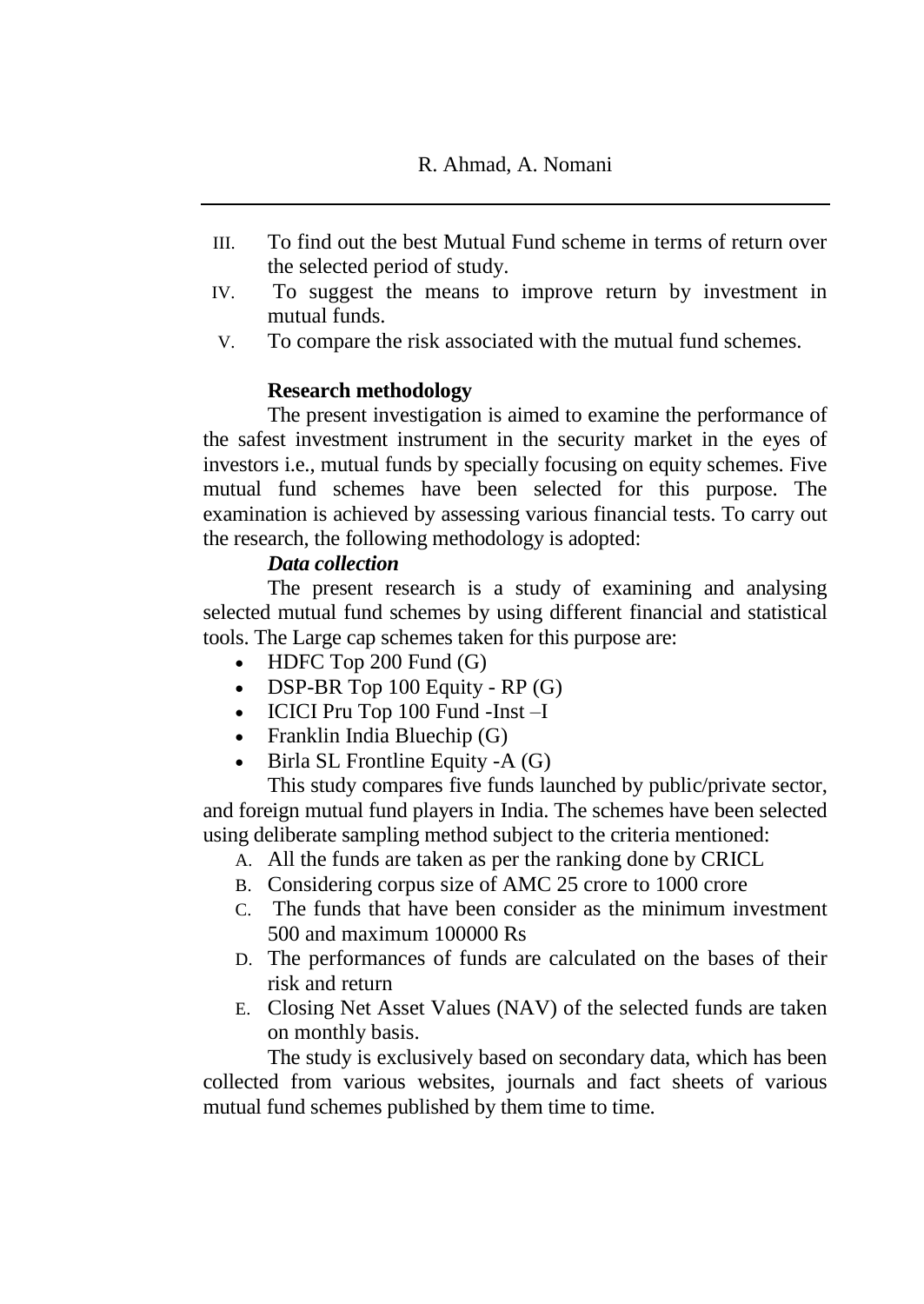# *Tools and techniques*

The collected data have been analysed on basis of returns of last one month, six months, one year, three years and five years. Various statistical and financial techniques namely, Standard Deviation and Sharpe ratio has been used to measure volatility of returns and returns per unit of risk. Furthermore, Coefficient of determination (R2), Expenses ratio and Corpus size of funds have also been evaluated. In addition to these tools, various tables and graphs has also been used to make the data presentable and easy to understand.

#### **(I) Sharpe's Ratio**

Sharpe ratio reflects the additional return over the Risk-Free return per unit of its variability. It is basically return per unit of risk. The rule states that the higher the Sharpe ratio, the better the fund's performance is in relation to the amount of fluctuation. It can be explained through the formula:

# $S = RP-Rf /sp$

where:  $S =$  Sharpe's Index;

 $rp = average$  monthly return of fund;

 $rf$  = risk free return Risk free return (rf) is taken as 3.40% per annum

#### **(II) Standard Deviation**

It is possibly one of the most common risk measure used in assessment of portfolios - be it of mutual funds or any other investment product. It is used to measure the variation in the individual return from the average expected return, over a certain period. Standard deviation is used in the concept of risk of a portfolio of investment. Higher Standard Deviation means a greater fluctuation in expected return.

$$
\sigma = \sqrt{(Y - Y)/N}
$$

where:  $Y = \text{fund return}$ 

#### **(III) Beta (β)**

Beta Measure reflects the systematic risk assigned to each of the schemes, Beta of the Index is always being 1 (with itself). Beta of a risk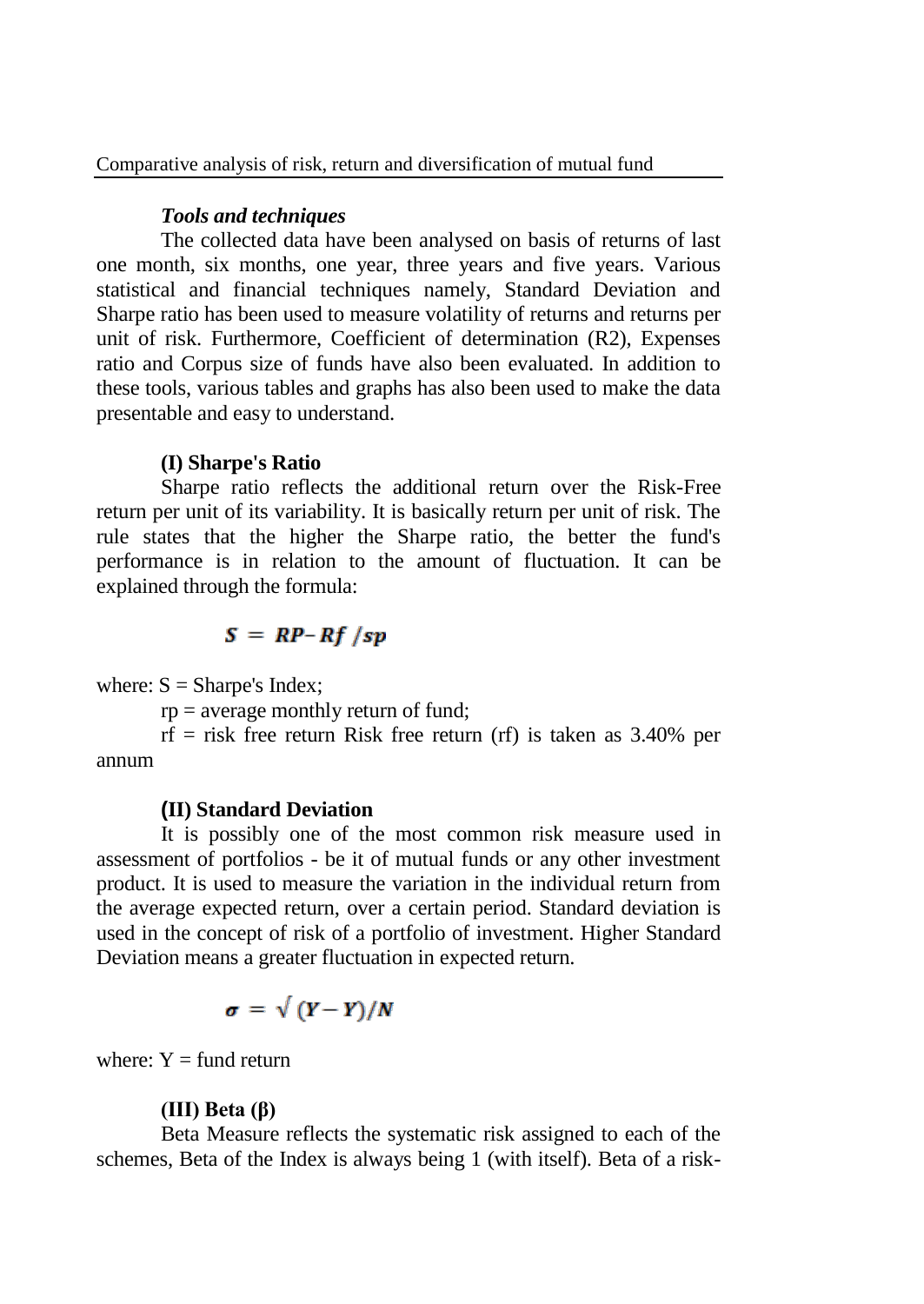free investment is zero. The higher the Beta value, the higher the degree of Correlation with the market index and the fund will be.

 $\beta = n\Sigma XY - (\Sigma x \Sigma y) / n\Sigma x - (\Sigma x)^2$ 

where:  $X = \text{Index return}$ 

 $Y = \text{fund return}$ 

#### **(IV) Jensen's Alpha (Differential Return)**

Jensen's Alpha reflects the return that is expected for the scheme given the risk exposure of the scheme and compares that with the return actually realized over the period under study. If the actual return of the fund is more than the return as predicted by its Beta, then it has a positive alpha, and if it returns less than the amount predicted by Beta, the fund has a negative alpha. A fund's return and its risk both contribute to its Alpha value. The higher a funds' risk level, the greater the returns. It must generate in order to produce a high Alpha which becomes more volatile. Systematic risk can be reduced through proper diversification of the portfolio of the fund.

$$
\alpha = Y - \beta X
$$

where:  $X = \text{Index return}$ :  $Y = \text{fund return}$ 

#### **(V) R-Squared**

R-Squared measures the co-relation between returns generated by a fund and its benchmark index. This is indispensable in ascertaining the reliability of the beta of a fund. It is a statistical measure that represents the percentage of a fund or security's movements that can be explained by movements in a benchmark index. R-squared values range from 0 to 100. An R-squared of 100 means, that all the movements of a fund are completely explained by movements in the index. A high R-squared (between 85 and 100) indicates the fund's performance patterns have been in line with the index. A fund with a low R-squared (70 or less) doesn't act much like the index.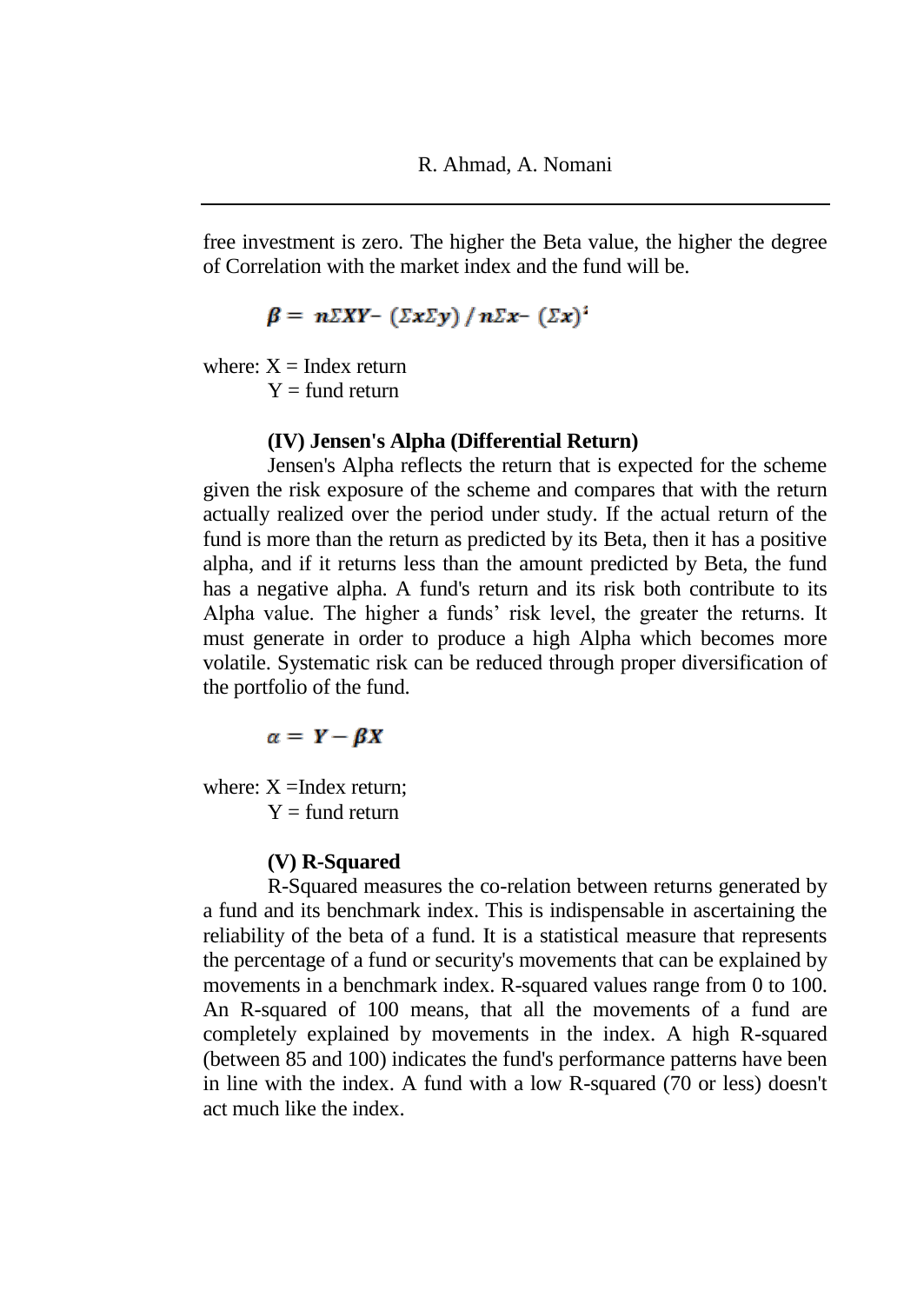# **Analysis and interpretation**

The data collected of selected mutual fund schemes have been analysed into two parts:

# **A) Analysis on the basis of returns over the period of time**

Returns are calculated periodically on the basis of various time periods after that rankings have also been provided to the selected equity schemes. Returns of Last:

- I. One Month
- II. Six Months
- III. One Year
- IV. Three Years
- V. Five Years

# **B) Performance evaluation of Selected Funds**

Performance Evaluation has been done on the basis of risk and return evaluation.

- I. Corpus Size
- II. Beta
- III. Alpha
- IV. Standard Deviation
- V. R-Squared
- VI. Expenses Ratio

# **C) Analysis on the on the bases of diversification**

One of the main advantages of investing in mutual funds is risk diversification. Thus, fund managers have different risk levels to achieve financial schemes objectives. A diversified fund contrasts with specialized or focused funds, such as sector funds, which focus on stocks in specific sectors such as biotechnology, pharmaceuticals or utilities, or in particular regions such as Asia or Europe.

# **Analysis of large cap scheme**

Large cap funds are those mutual funds, which seek capital appreciation by investing primarily in stocks of large blue chip companies with above-average prospects for earnings growth. Generally, companies with a market capitalization in excess of Rs 1000 crore are known large cap companies. Investing in large caps is a lower risk-lower return proposition (vis-à-vis mid cap stocks), because such companies are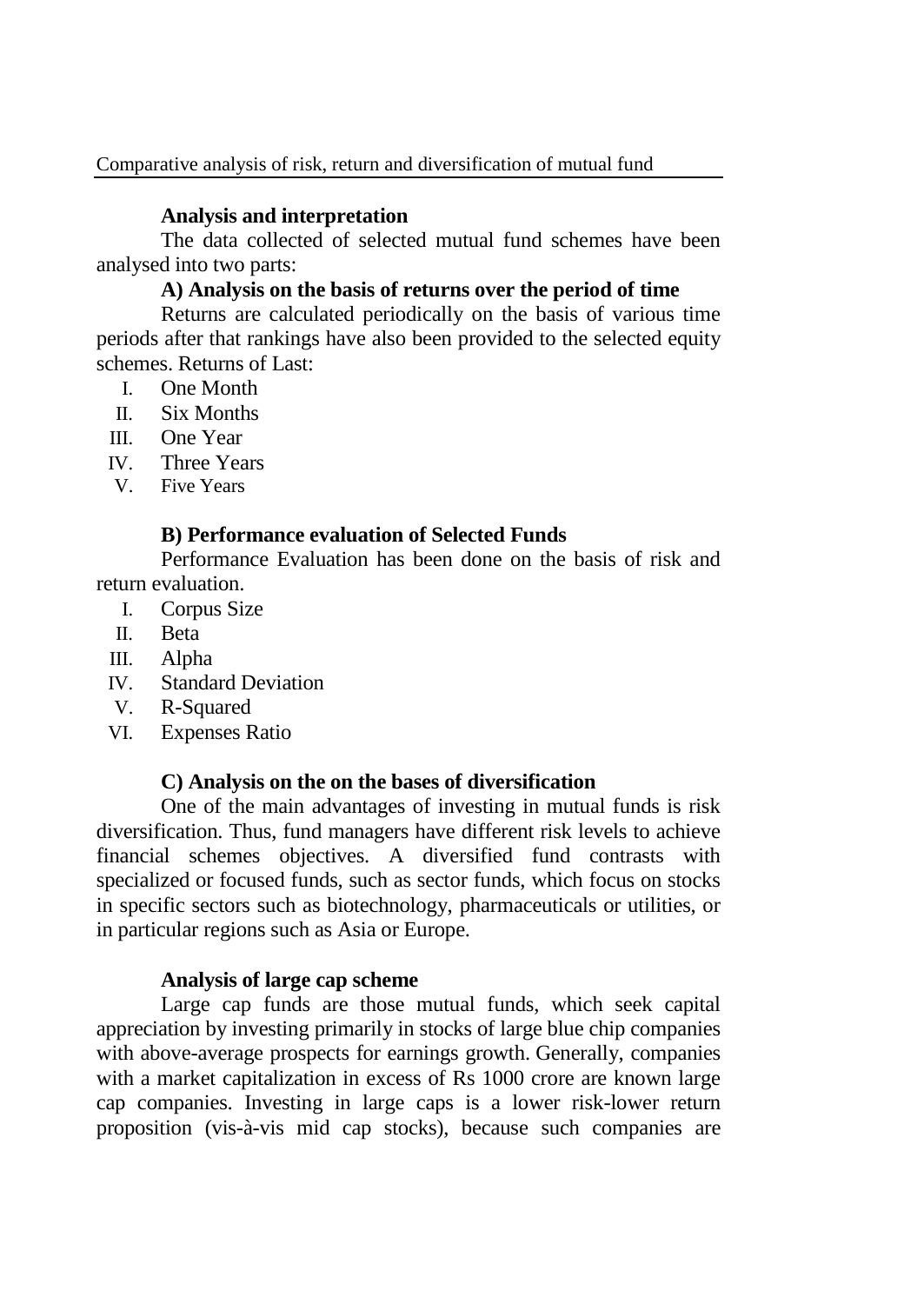usually widely researched and information is widely available. The selected large cap funds are:

- $\bullet$  HDFC Top 200 Fund (G)
- DSP-BR Top  $100$  Equity RP  $(G)$
- ICICI Pru Top 100 Fund -Inst -I
- Franklin India Bluechip (G)
- $\bullet$  Birla SL Frontline Equity -A (G)

### **A) Analysis on the basis of returns over the period of time**

Returns are calculated periodically on the basis of various time periods like monthly, six months, one year, three years and five years. After that rankings have also been Provided to these selected equitydiversified mutual fund schemes. These are stated below:

- $\bullet$  HDFC Top 200 Fund (G)
- $\bullet$  DSP-BR Top 100 Equity RP (G)
- ICICI Pru Top 100 Fund -Inst –I
- Franklin India Bluechip (G)
- $\bullet$  Birla SL Frontline Equity -A (G)

| <b>Table no. 1.</b> Returns of Equity Mutual Fund schemes as on |  |
|-----------------------------------------------------------------|--|
| <b>July 2012</b>                                                |  |

| <b>Scheme</b>                       | <b>HDFC</b><br><b>Top 200</b><br>Fund $(G)$ | <b>DSP-BR</b><br><b>Top 100</b><br><b>Equity -</b><br>RP(G) | <b>ICICI</b><br>Pru Top<br>100 Fund<br>$-Inst-I$ | Franklin<br>India<br><b>Bluechip</b><br><b>(G)</b> | <b>Birla SL</b><br><b>Frontline</b><br><b>Equity -A</b><br>(G) |
|-------------------------------------|---------------------------------------------|-------------------------------------------------------------|--------------------------------------------------|----------------------------------------------------|----------------------------------------------------------------|
| <b>Fund Class</b>                   | Large Cap                                   | Large Cap                                                   | Large<br>Cap                                     | Large<br>Cap                                       | Large Cap                                                      |
| <b>Ranking</b>                      | Rank 2                                      | Rank 2                                                      | <b>Not</b><br>Ranked                             | Rank 2                                             | Rank 2                                                         |
| <b>Scheme</b><br>Asset              | 11381.1                                     | 3109.35                                                     | 20.13                                            | 4516.35                                            | 2900.75                                                        |
| <b>Minimum</b><br><b>Investment</b> | Rs.5000                                     | Rs.5000                                                     | Rs.10000<br>$\mathbf{\Omega}$                    | Rs.5000                                            | Rs.5000                                                        |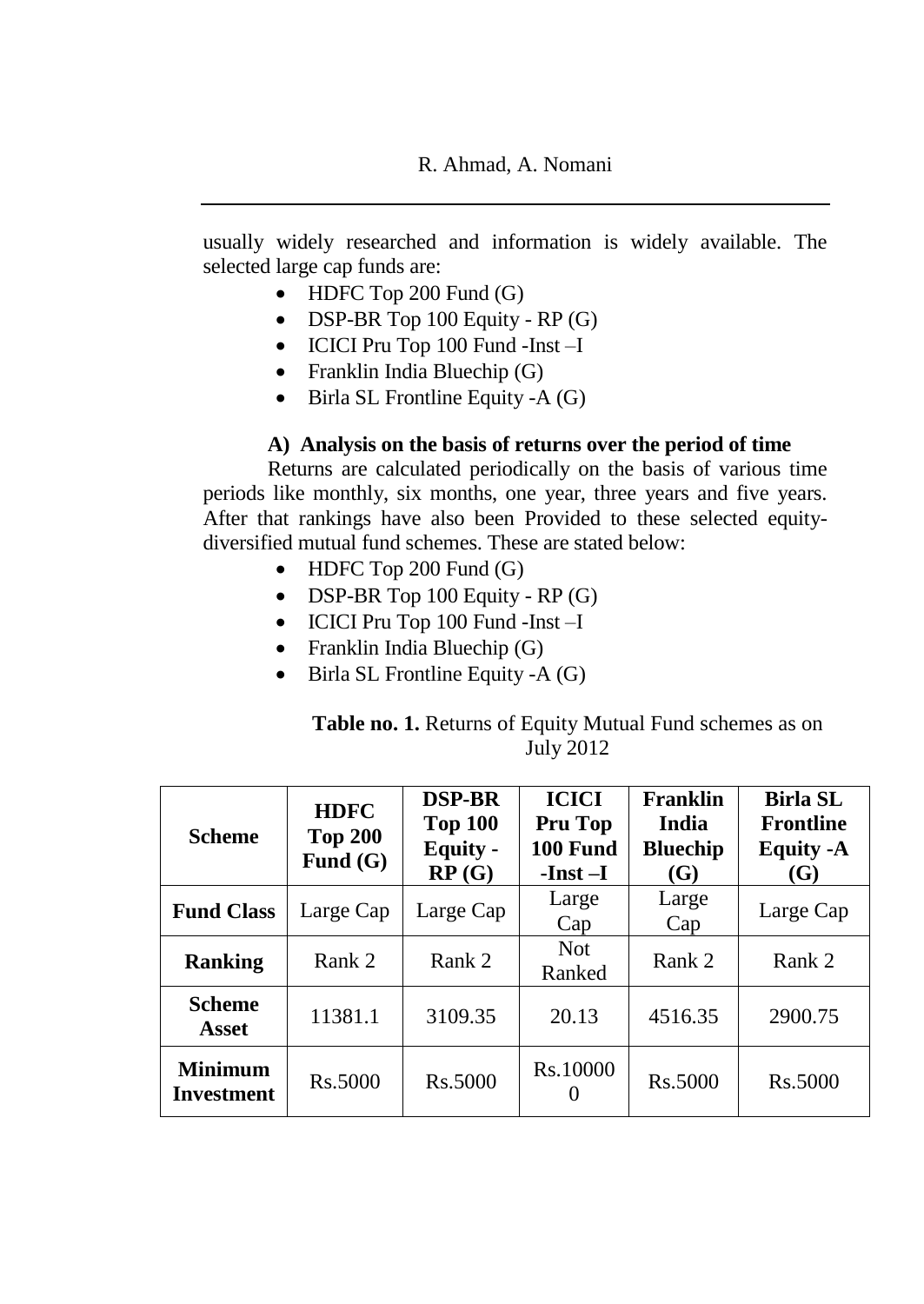| <b>AMC/Fund</b>      | <b>HDFC</b><br>Asset<br>Mgmt<br>Co. Ltd. | <b>DSP</b><br><b>BlackRock</b><br>Investment<br><b>Managers</b><br>Limited | <b>ICICI</b><br>Prudential<br>Asset<br>Mgmt.Co.<br>Ltd | Franklin<br>Templeton<br>Asset<br>Mgmt.<br>(India)<br>Pvt. Ltd. | Birla Sun<br>Life Asset<br>Mgmt. Co.<br>Ltd. |
|----------------------|------------------------------------------|----------------------------------------------------------------------------|--------------------------------------------------------|-----------------------------------------------------------------|----------------------------------------------|
| Latest<br><b>NAV</b> | 201.863                                  | 98.444                                                                     | 19.99                                                  | 212.827                                                         | 84.53                                        |
| 3 Months             | 1.30%                                    | 0.20%                                                                      | 2.70%                                                  | 0.60%                                                           | 2.30%                                        |
| <b>6 Months</b>      | 14.60%                                   | 12.10%                                                                     | 15.60%                                                 | 12.00%                                                          | 13.60%                                       |
| 1 Year               | $-5.20%$                                 | $-3.20%$                                                                   | 3.60%                                                  | $-2.00\%$                                                       | $-4.50%$                                     |
| 2 Years              | 2.40%                                    | 2.70%                                                                      | 7.60%                                                  | 4.60%                                                           | 1.60%                                        |
| <b>3 Years</b>       | 12.70%                                   | 11.40%                                                                     | 14.70%                                                 | 13.00%                                                          | 11.80%                                       |
| <b>5 Years</b>       | 10.60%                                   | 8.30%                                                                      | 8.20%                                                  | 8.10%                                                           | 8.00%                                        |

Comparative analysis of risk, return and diversification of mutual fund

#### **Source:** Calculated data

Table no. 1 explores the returns of selected funds over a period of time for different periods. In terms of last one year returns i.e. from August 11 to July 12; ICICI Pru Top 100 stood at number one with the maximum returns of 3.60% during the selected period. It is followed by Franklin India and DSP-BR Top 100 fund with the returns of -2.00% and -3.20% respectively. Birla SL Frontline Selected has given returns - 4.50% over that period. HDFC Top 200 Fund has given the least return -5.20%. But in long run i.e. for the period of five years HDFC Top 200 Fund (G) has performed well among the selected scheme. During the period of study Franklin India Bluechip (G) has the highest NAV value 212.827.

#### **B) Performance evaluation of Selected Funds**

Performance Evaluation has been done on the basis of risk and return evaluation. For this purpose Standard Deviation, Beta Alpha, Sharpe-Ratio and R-Squared are calculated, which are tabulated below after the detailed calculations: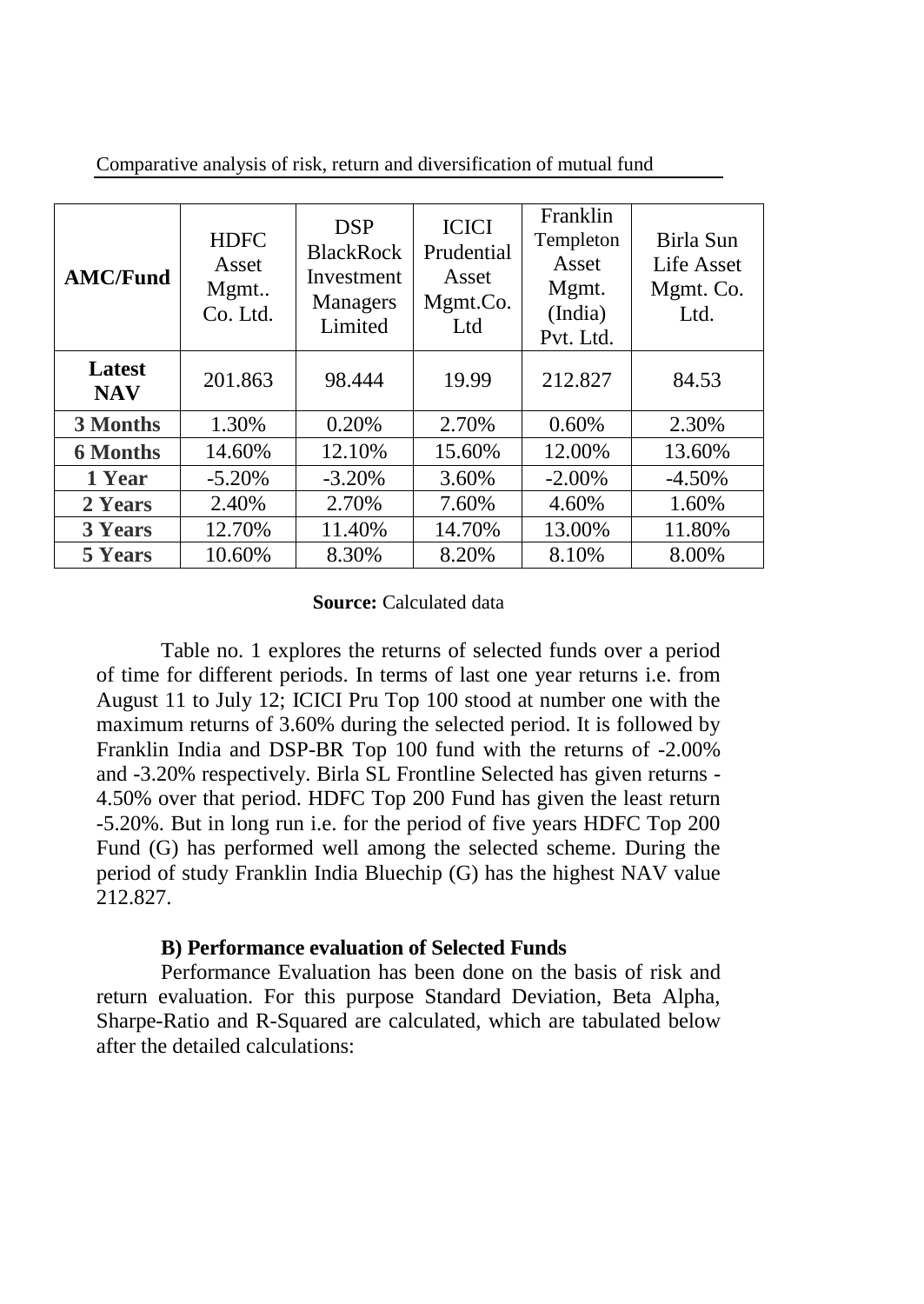# R. Ahmad, A. Nomani

| risk                                                       |                                            |                                     |                               |             |              |                                |
|------------------------------------------------------------|--------------------------------------------|-------------------------------------|-------------------------------|-------------|--------------|--------------------------------|
| <b>Fund Name</b>                                           | <b>Fund</b><br><b>Risk</b><br><b>Grade</b> | <b>Standard</b><br><b>Deviation</b> | <b>Sharpe</b><br><b>Ratio</b> | <b>Beta</b> | <b>Alpha</b> | $\mathbf{R}$<br><b>Squared</b> |
| HDFC Top 200                                               | Avg.                                       | 19.34                               | 0.4                           | 0.91        | 4.14         | 0.95                           |
| <b>DSPBR Top 100</b><br><b>Equity Reg</b>                  | Low                                        | 17.9                                | 0.36                          | 0.84        | 3.11         | 0.95                           |
| <b>ICICI</b><br><b>Prudential Top</b><br><b>100 Inst I</b> | <b>Below</b><br>Avg.                       | 19.13                               | 0.48                          | 0.91        | 5.57         | 0.97                           |
| <b>Franklin India</b><br><b>Bluechip</b>                   | Low                                        | 16.39                               | 0.43                          | 0.78        | 4.04         | 0.96                           |
| <b>Birla Sun Life</b><br>Frontline<br><b>Equity</b>        | Avg.                                       | 18.06                               | 0.35                          | 0.86        | 3.02         | 0.97                           |

**Table no. 2.** Analysis of volatility and return per unit of

**Source: Calculated data** 

|  |  |  |  |  | Fig. no. 1 Graph showing the status of Std.Deviation |  |
|--|--|--|--|--|------------------------------------------------------|--|
|--|--|--|--|--|------------------------------------------------------|--|



Higher standard Deviation means a greater fluctuation in expected return. The most volatile fund is HDFC Top 200 as it is having the standard deviation of 19.34, which is followed by ICICI Prudential Top 100 Inst19.13 and Birla Sun Life Frontline Equity18.06. It indicates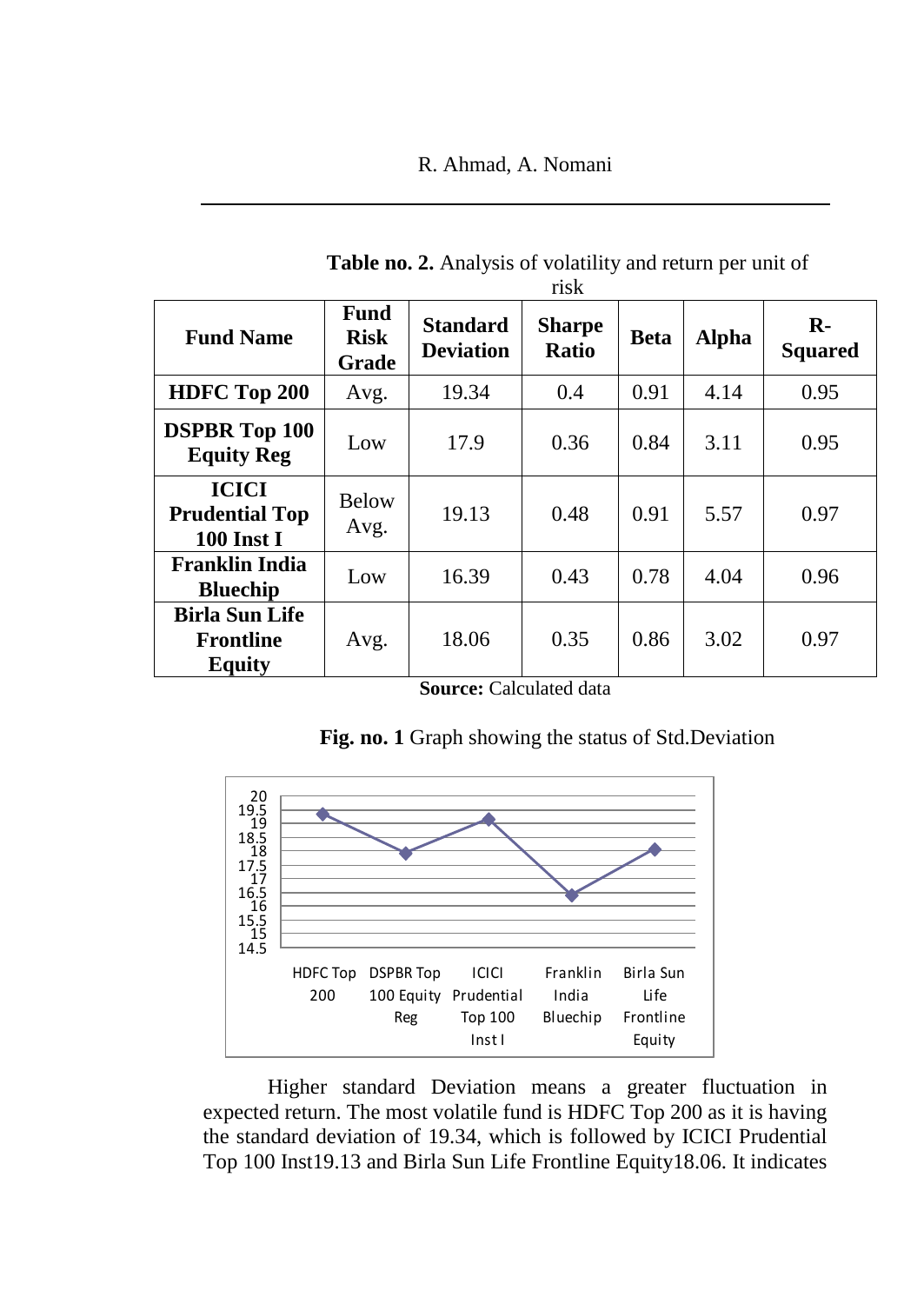that out of the selected schemes the most risky fund is of HDFC Top 200. As the standard deviation is an unsystematic risk which is not going to minimize through diversification. It is beyond the control of investors.



**Fig. no. 2.** Graph showing the status of Sharpe Ratio

Sharpe ratio reflects the additional return over the Risk-Free return per unit of its variability. In terms of returns, the scheme i.e. ICICI Prudential Top 100 Inst I is having maximum returns per unit of risk (0.48). Followed by Franklin India Blue-chip (0.43) and HDFC Top 200 (0.40). Least return provider is the fund which is having the maximum risk in terms of std. deviation and beta, i.e. Birla Sun Life Frontline Equity (0.35).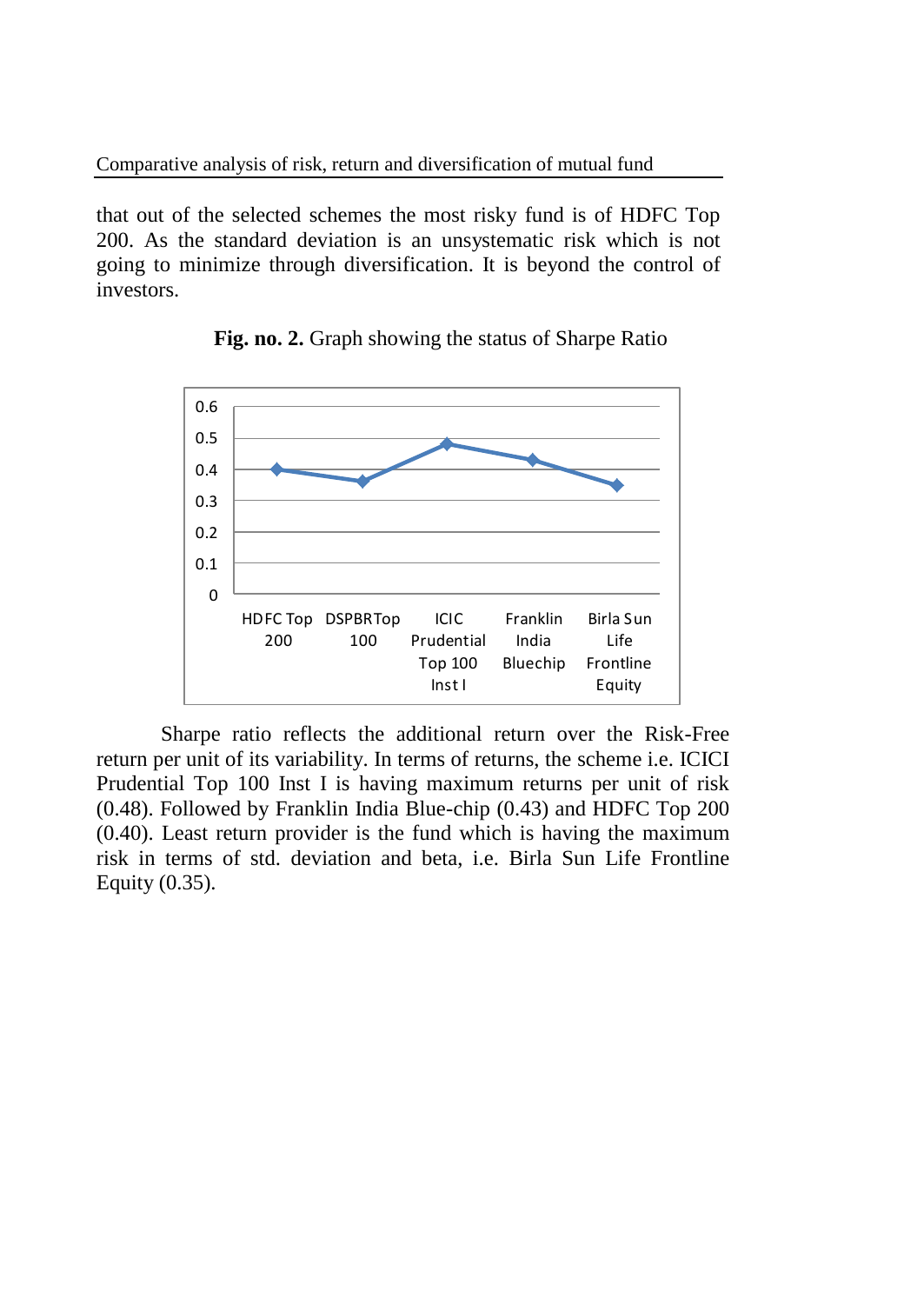

**Fig. no. 3.** Graph showing the status of Beta

Beta of the Index is always being 1 (with itself). Beta of a riskfree investment is zero. More the Beta value, the higher the degree of correlation with the market index. The statement regarding risk is supported by the calculation of beta. Again HDFC, ICICI prudential, and Equity proved the most risky schemes as they are having maximum of beta (0.91, 0.91, and 0.86 respectively). Least risky scheme Franklin India Blue-chip in terms of Standard Deviation and Beta. Beta is a systematic risk that can be minimized through diversification.

#### **C) Analysis on the on the bases of diversification**

Diversification is a technique that reduces risk by allocating investments among various financial instruments, industries and other categories. It aims to maximize return by investing in different areas that would each react differently to the same event. The table shows the allocation of fund in different sector of the selected large cap equity schemes.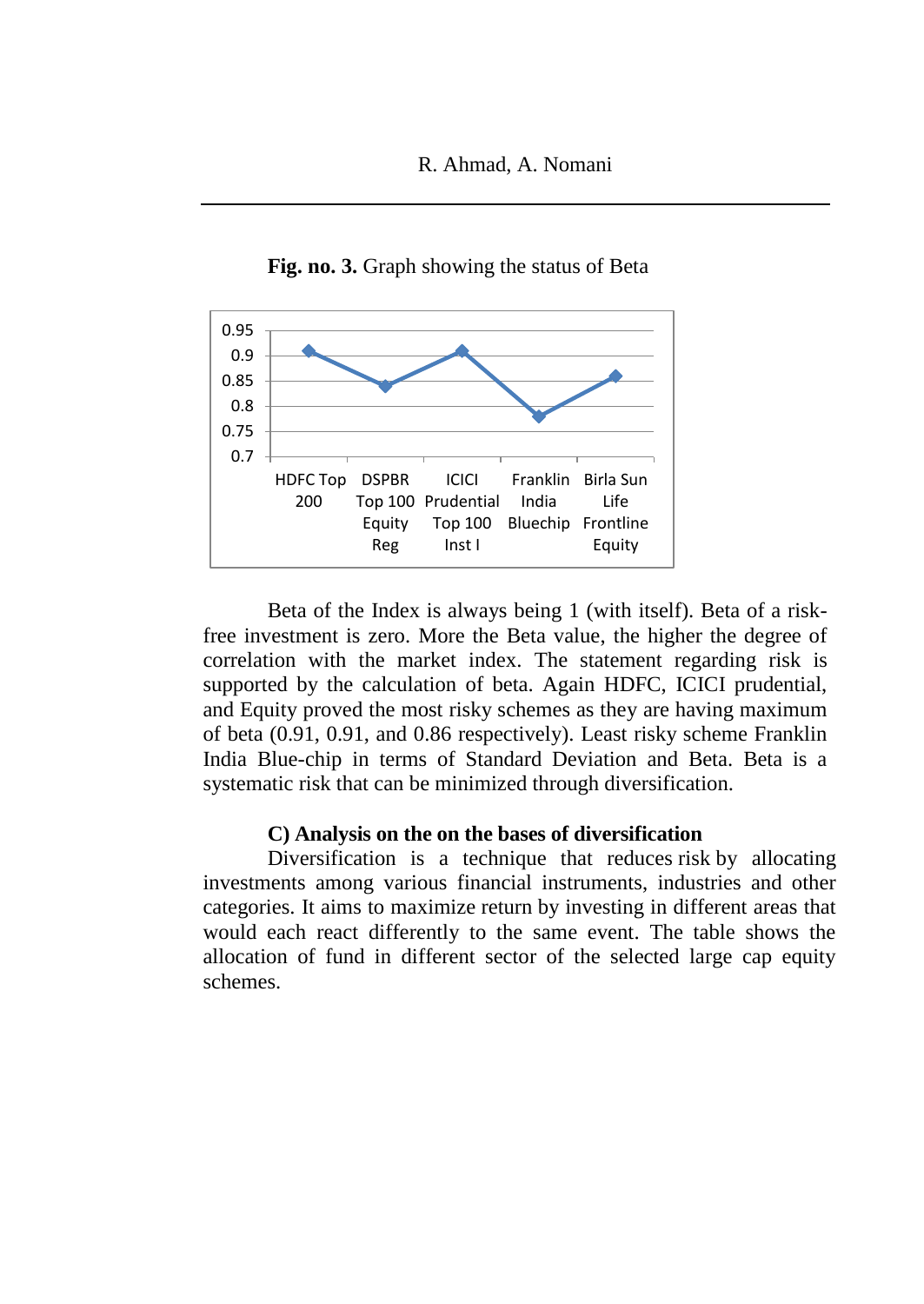| <b>Scheme</b>                               | <b>HDFC</b> Top<br>$200$ Fund $(G)$                       | <b>DSP-BR Top</b><br>100 Equity -<br>RP(G)                    | <b>ICICI</b> Pru<br><b>Top 100</b><br>Fund -Inst -I                         | Franklin<br>India<br><b>Bluechip</b><br>(G)                                | <b>Birla SL</b><br><b>Frontline</b><br>Equity - $A(G)$     |
|---------------------------------------------|-----------------------------------------------------------|---------------------------------------------------------------|-----------------------------------------------------------------------------|----------------------------------------------------------------------------|------------------------------------------------------------|
| Top 5<br>holdings                           | SBI, Infosys,<br>ITC, ICICI<br>Bank, Tata<br>Motors $(D)$ | TCS.<br>Reliance,<br>Wipro, Kotak<br>Mahindra,<br><b>BPCL</b> | Infosys,<br>Reliance,<br>Bharti Airtel,<br><b>ICICI</b> Bank,<br>Sun Pharma | Infosys,<br><b>ICICI</b> Bank,<br>Bharti Airtel,<br>HDFC Bank,<br>Reliance | <b>ICICI</b> Bank.<br>ITC, Infosys,<br>Reliance,<br>Larsen |
| Weight<br>age to<br>top 5<br>holdings       | 30.43%                                                    | 29.30%                                                        | 42.74%                                                                      | 30.93%                                                                     | 23.07%                                                     |
| Top 3<br><b>Sectors</b>                     | Banking/Fina<br>nce,<br>Technology,<br>Oil & Gas          | Banking/Fina<br>nce,<br>Technology,<br>Oil & Gas              | Technology,<br>Pharmaceutic<br>als, Oil & Gas                               | <b>Banking/Fin</b><br>ance, Oil $&$<br>Gas.<br>Technology                  | <b>Banking/Financ</b><br>e, Technology,<br>Automotive      |
| Weight<br>age to<br>Top 3<br><b>Sectors</b> | 44.96%                                                    | 46.72%                                                        | 48.83%                                                                      | 42.67%                                                                     | 43.88%                                                     |

**Table no. 3.** Allocation of funds in different sectors

Large cape mutual funds are expected to offer the advantages of Diversification, Market timing and Selectivity. In the sample, ICICI Pru Top 100 Fund -Inst –I is found to be highly diversified fund and because of high diversification it has reduced total risk of the portfolio. Whereas, Birla SL Frontline Equity -A (G) is low diversified and because of low diversification its total risk is found to be very high.

#### **Conclusions**

Observation of the results found on the basis of several calculations indicates that out of the five selected Large cap mutual fund schemes, in short-run ICICI Pru Top 100 Fund -Inst –I manages to be at number one in terms of returns over the period of last one month and six months as well as in long run at number one position in terms of the returns of last five years. As far as the financial risk parameters are concerned Franklin India Blue-chip was found least risky in terms of the results of Beta (0.78) & Standard Deviation (16.39) and in terms of returns ICICI Pru Top 100 Fund -Inst –I manage to earn the maximum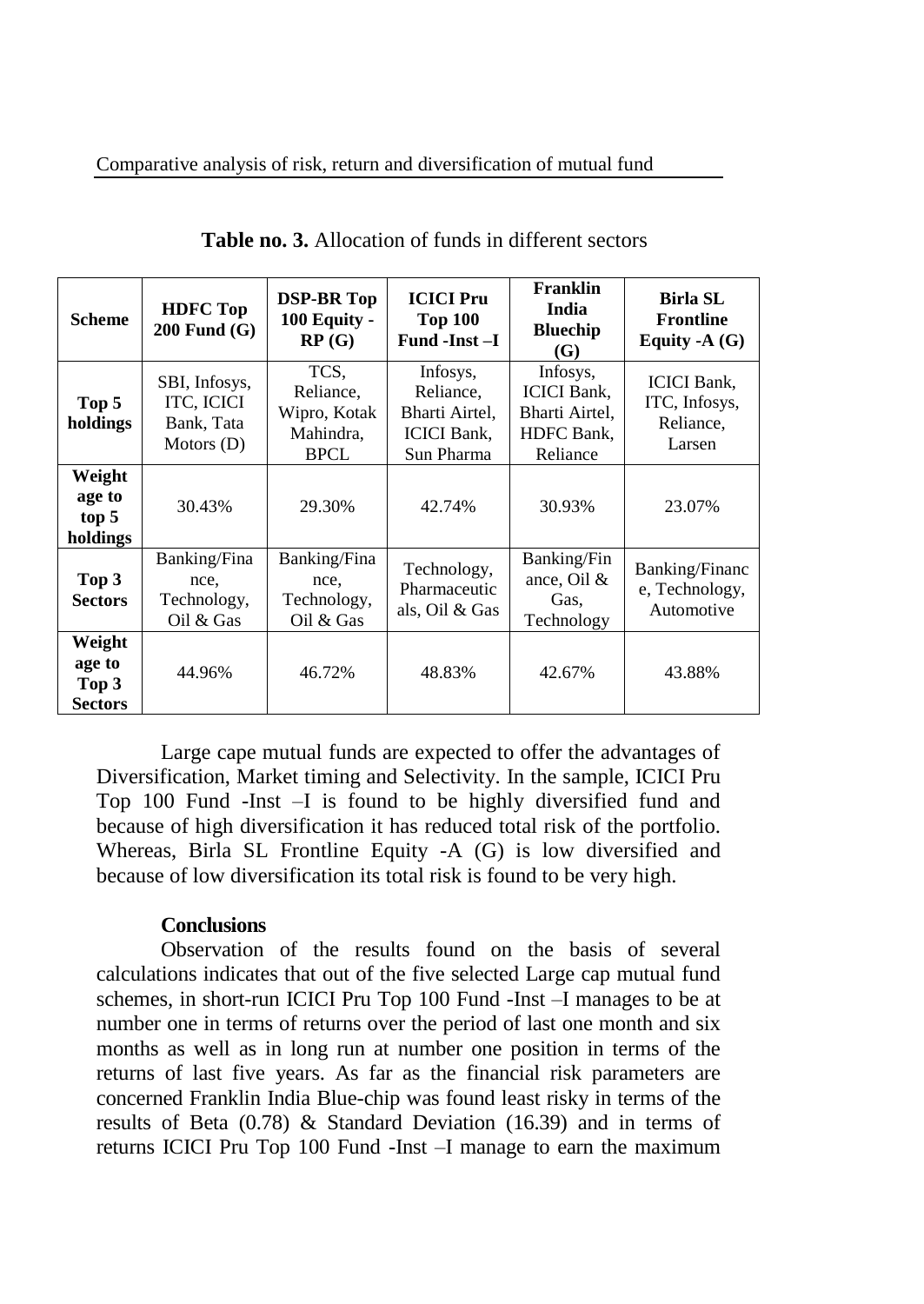returns per unit of risk, i.e., Sharpe ratio (0.48). Further research could aim to extend the data set to include more equity diversified mutual funds, and also to enlarge the time scope to investigate whether the market has changed (improved) over time.

### **Suggestions**

The main objective of the investment is to get return from investment from the mutual funds. An investor should take following points into consideration to earn good returns:

- An investor should assess his risk profile before investing in any fund.
- To select a fund with good past records of returns. Usually, an investor should select a fund, which is less volatile.
- An investor should select a portfolio of three to five funds which are less volatile in nature, and a good track record of consistent returns.
- For selection of a good fund, investor can compare the return of the fund with the industry average and benchmark indices. The fund which outperforms the both can be selected for investment.
- Investors should review their portfolio of mutual funds from time to time. Investors should try to keep their investment for a longer period of time so as to ensure that they can beat market volatility.

Last but not the least; investor can withdraw funds according to his needs and purpose.

# **Bibliography**

- Barua, S. K., Raghunathan, V., Verma, J. R. (1991). Master Share: A Bonanza for large investors, Vikalpa, January –March.
- Genesan, S. J. Raja. (2000). Mutual Funds, *Indian Management,* Vol. 39, No. 10, p. 42
- Gupta, A. (2001). Mutual Funds in India, *A study of Investment Management,* Finance India, Vol. 15, No. 2, p. 631.
- Gupta, K. Shashi. (2006). *Financial Institutions and markets,* Kalyani Publishers, New Delhi, p. 18.1-18.33
- Jensen, M.C. (1968). The Performance of Mutual Funds 1945-64. *Journal of Finance,* Vol.23, No.2, May, p. 389-314.